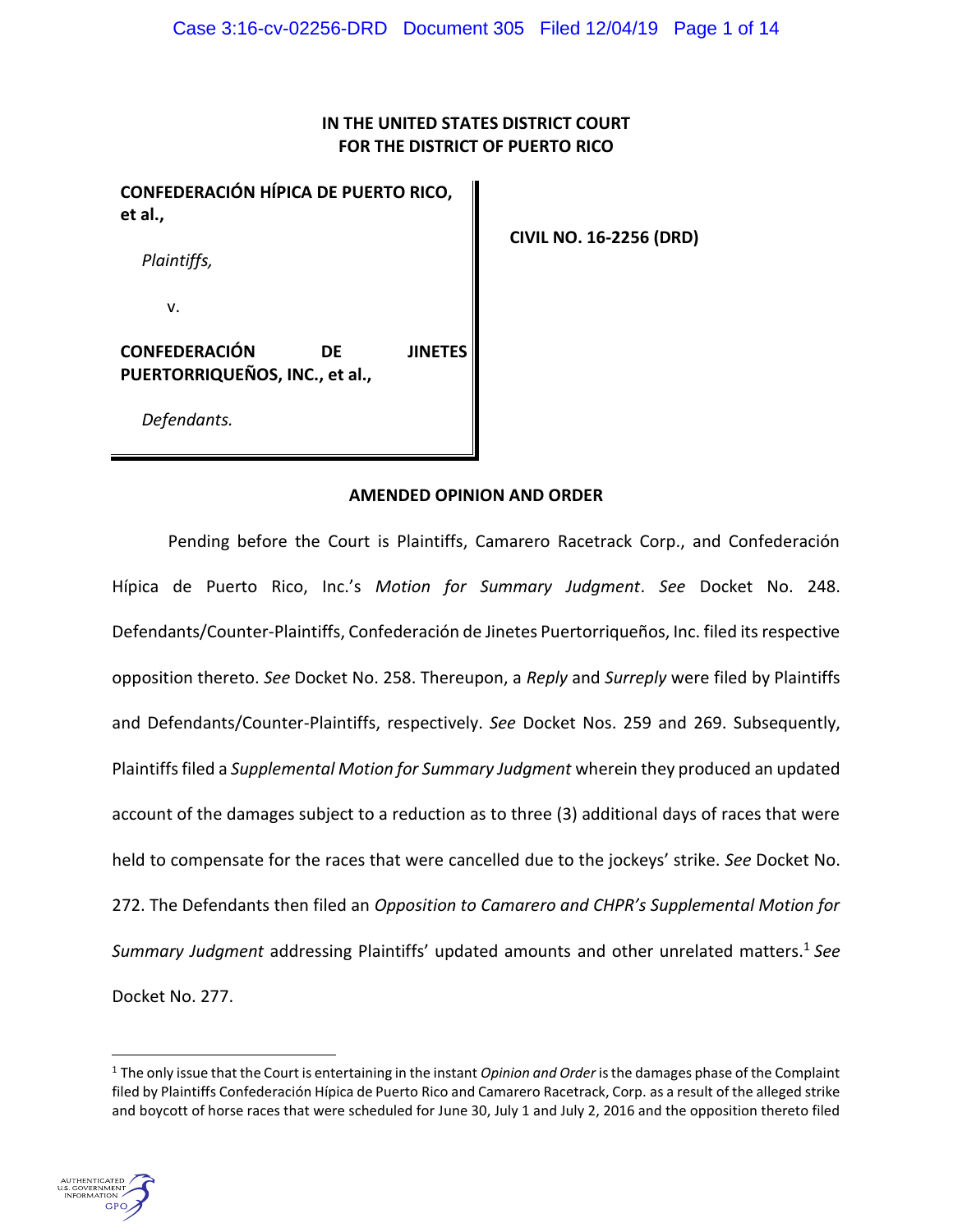### Case 3:16-cv-02256-DRD Document 305 Filed 12/04/19 Page 2 of 14

For the reasons stated herein, the Court **GRANTS** Plaintiffs' *Motion for Summary Judgment* as amended by way of *Supplemental Motion for Summary Judgment. See* Docket Nos. 248 and 272.

### **I. FACTUAL AND PROCEDURAL BACKGROUND**

The instant case arises of a Complaint filed by Plaintiffs, Confederación Hípica de Puerto Rico, Inc. (hereinafter, "CHPR") and Camarero Racetrack Corp. (hereinafter, "Camarero") against Confederación de Jinetes Puertorriqueños, Inc. and a series of personally named individual jockeys for allegedly boycotting and cancelling horse races that were scheduled for June 30, July 1 and July 2, 2016 in violation of the Sherman Antitrust Act, 15 U.S.C. §§ 1-7, the Clayton Act, and other federal statutes, as the jockeys are not employees but independent contractors of CHPR. Accordingly, Plaintiffs requested a temporary restraining order, a Preliminary and Permanent Injunction as well as damages as a result thereof.

As a result of the arguments set forth by Plaintiffs, a temporary restraining order (hereinafter, "TRO") was issued by the Court. The Court found that a TRO was warranted pursuant to the allegations set forth and applicable law. Accordingly, the jockeys and their respective associations were ordered to immediately desist from any boycott against the Plaintiffs. The jockeys were further ordered to continue riding on horse racing days until otherwise ordered by the Court. *See* Docket No. 33 at 11.

Upon conducting several evidentiary hearings and upon a careful evaluation of memorandum of facts and law submitted by the parties, the Court granted Plaintiffs' *Injunction*

by Confederación de Jinetes Puertorriqueños, Inc. The Court is divested of jurisdiction as to all other matters, such as, mount fees and/or income of the jockeys. Thus, the Defendants are to set forth their claims before the other proper forums.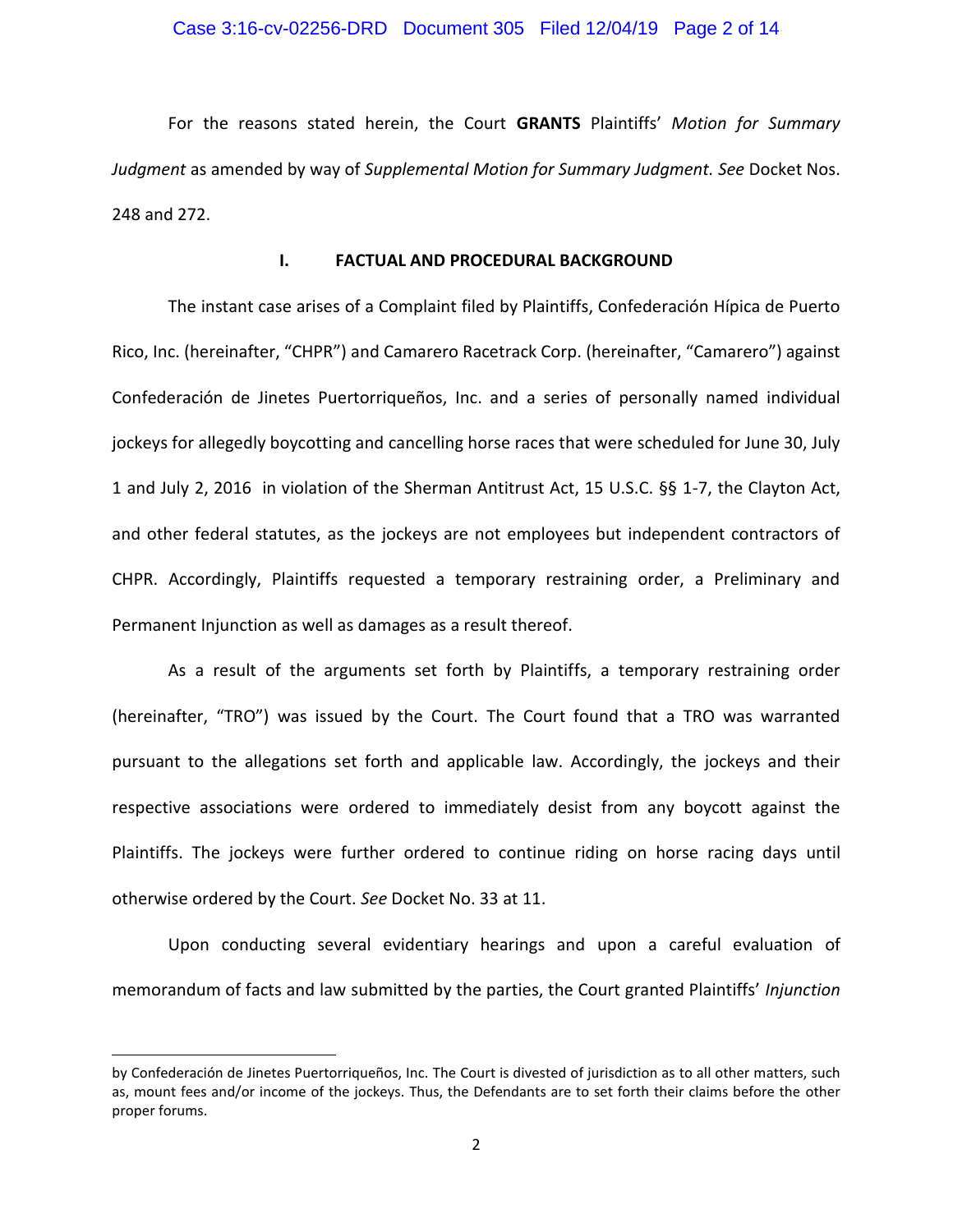#### Case 3:16-cv-02256-DRD Document 305 Filed 12/04/19 Page 3 of 14

request. *See* Docket No. 210. Subsequently, the Court entered an *Amended Opinion and Order*  wherein the Preliminary and Permanent Injunction were granted in favor of Plaintiffs. Thereafter, the case moved to the damages stage. *See* Docket No. 214.

The Court, however, conducted several settlement conferences in order to encourage the parties to engage in settlement negotiations that would put an end to the outstanding damages litigation. As the parties failed to reach a settlement agreement, Plaintiffs filed *a Motion for Summary Judgment* that is currently pending before the Court. *See* Docket No. 248. A *Supplemental Motion for Summary Judgment* was subsequently filed by Plaintiffs. *See* Docket No. 272.<sup>2</sup> Proper analysis of the parties' motions requires a careful scrutiny of the underlying legal framework.

#### **II. FACTUAL FINDINGS**

The following factual findings are taken from the parties' statements of undisputed facts, and supported documentation. Upon careful review of the record, the Court finds the following facts are undisputed:

1. On June 30, July 1 and July 2, 2016 no races were held at the Camarero Racetrack due to the fact that 37 jockeys, members of the Confederación de Jinetes Puertorriqueños, Inc. (hereinafter, "CJP") and Asociación de Jinetes de Puerto Rico, Inc. (hereinafter, "Asociación), informed they would not participate prospectively in any scheduled races after June 24, 2016. (Docket No. 153 at ¶ U and V).

 $\overline{\phantom{a}}$ 

<sup>2</sup> Therein, Plaintiffs submitted an updated assessment of damages.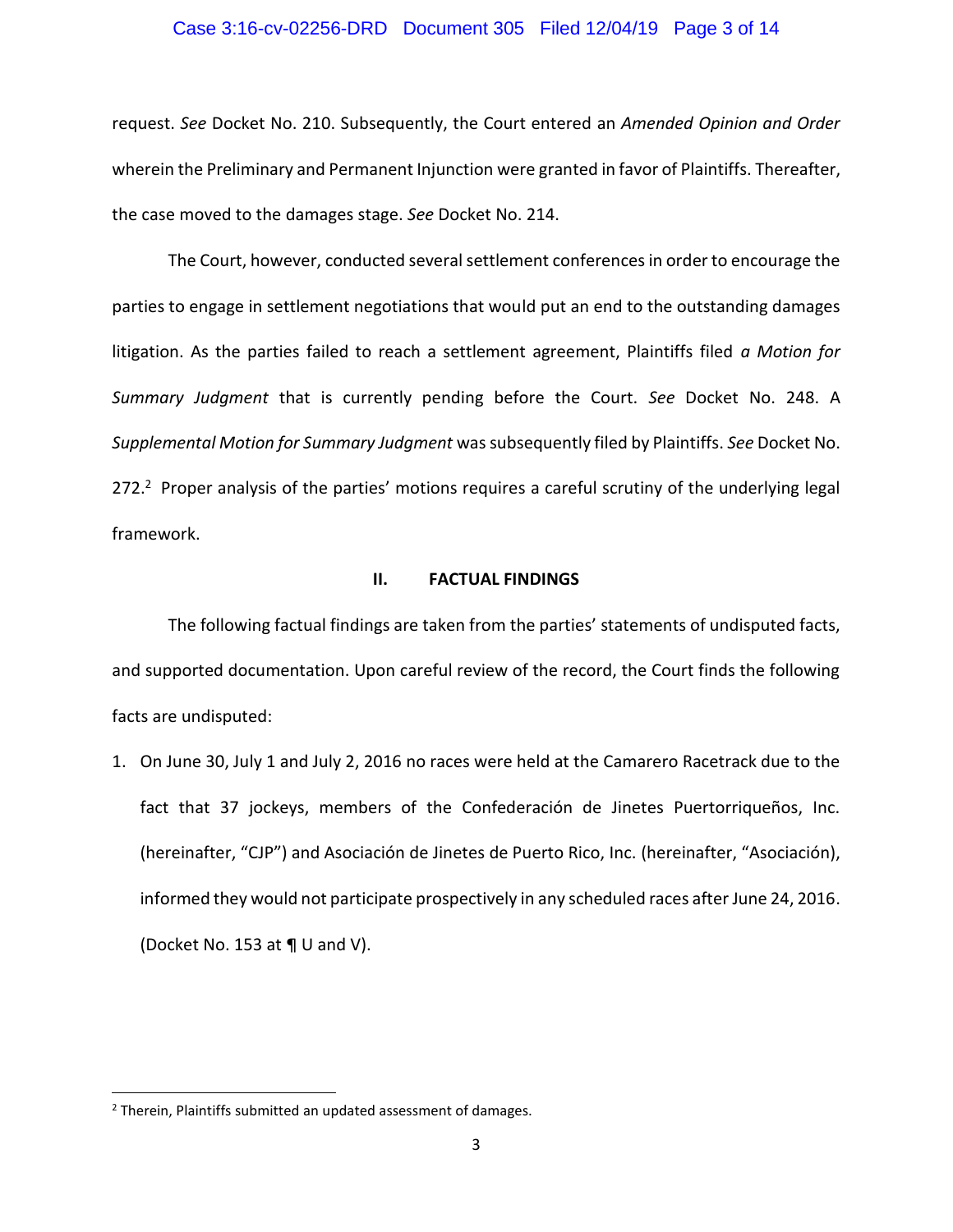### Case 3:16-cv-02256-DRD Document 305 Filed 12/04/19 Page 4 of 14

- 2. Plaintiffs CHPR and Camarero filed suit against CJP and Asociación<sup>3</sup> for the illegal antitrust violation of a concerted refusal to deal by the two defendants associations and the individual jockeys to said entities. (Uncontested).
- 3. On July 9, 2016, the Court issued a Temporary Restraining Order ("TRO"), based on the fact that jockey defendants have traditionally been considered to be independent contractors, who were engaged in a "concerted refusal to deal" in violation of a Sherman and Clayton Acts. Further, that they were not covered by the "labor dispute exception" as expressed in a similar situation of jockeys versus management of the racetrack and horse owners, *San Juan Racing Association, Inc. v. Asociación de Jinetes de Puerto Rico, Inc., et al.*, 590 F.2d 31, 32 (1st Cir. 1979)(confirming antitrust injunctive relief as to a "concerted refusal to deal" by the jockeys against management of the racetrack). *See* Docket Nos. 23, 33, 37, 41, 46 and 113. (Docket No. 33 at 11).
- 4. The only defendant active at this stage of the proceedings is CJP, as Asociación entered into a Settlement Agreement with Plaintiffs herein. Hence, Asociación is no longer a party in this case. (*Amended Judgment* dated August 18, 2017, Docket No. 207).<sup>4</sup>
- 5. After evidentiary hearings held and memorandums by all parties submitted, on November 8, 2017, this Court issued an *Amended Opinion and Order* granting the Preliminary and Permanent Injunction, and the case was moved to the damages stage. (Docket No. 214).

<sup>&</sup>lt;sup>3</sup> The Court notes that in the Complaint, Plaintiffs included individual jockeys and their conjugal partnerships as members of Confederación de Jinetes and Asociación de Jinetes de Puerto Rico. *See* Docket No. 1. 4 *See supra* note 1.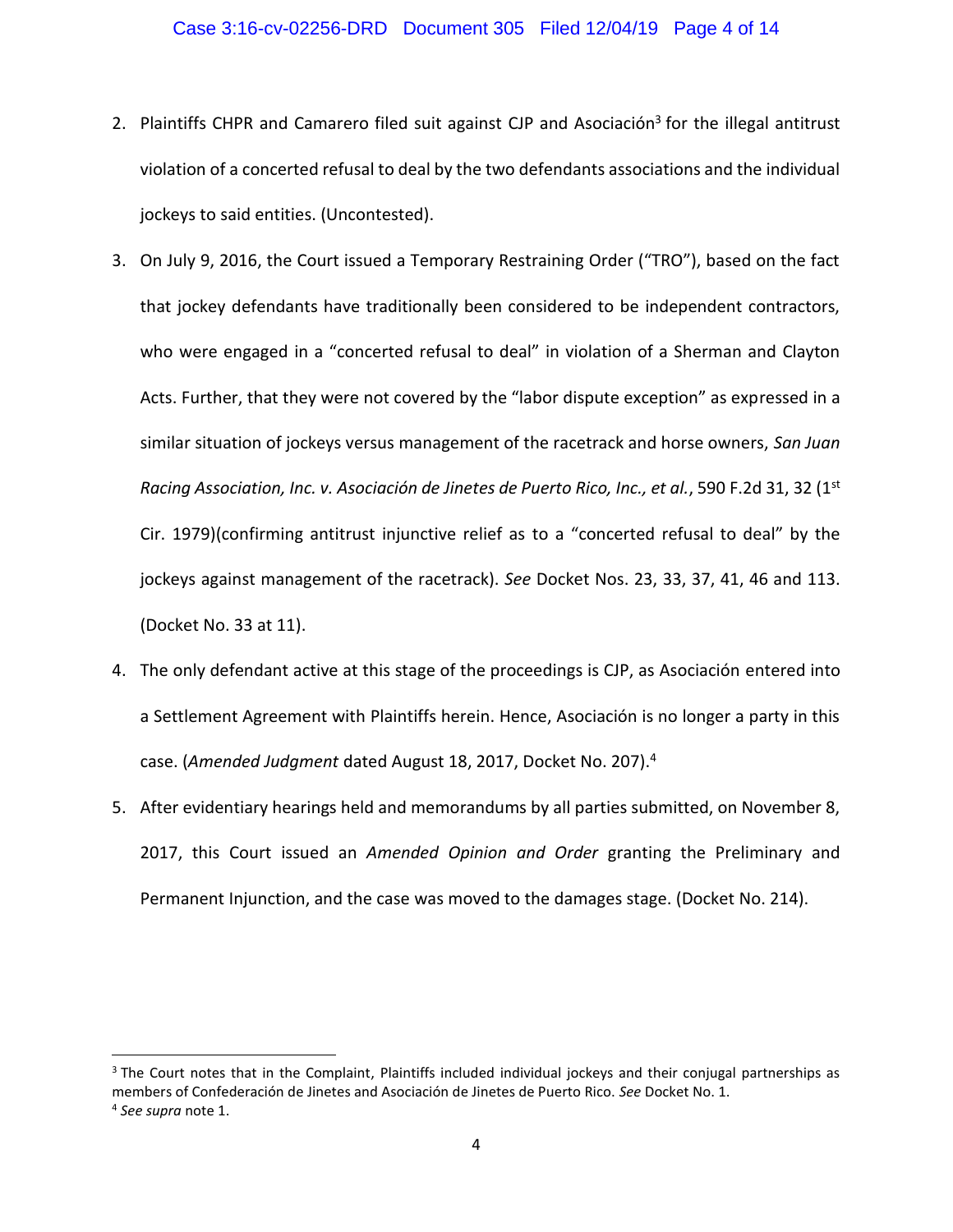- 6. On March 27, 2018, Camarero sent CJP's counsel an updated summary of all damages to be claims in this case, showing total losses of \$636,813.00 of which \$338,266.00 were caused to Camarero and \$298,547.00 to CHPR. (Docket No. 248-4 at 2).
- 7. During the Status Conference held on March 28, 2018, Plaintiffs informed the Court that they had submitted to CJP an assessment of the damages suffered during the three (3) days of the illegal boycott and Defendant acknowledged having been furnished with the damage report. (Docket No. 222).
- 8. On June 9, 2018, Camarero sent CJP an Answer to Interrogatory and Production of Documents. (Docket No. 248-2).
- 9. On May 30, 2018, CHPR also answered an Interrogatory and Production of Documents. (Docket No. 248-3).
- 10. Camarero expressed in the answers to interrogatory and production of documents that all the evidence regarding the damages suffered was produced on March 27, 2018. (Docket No. 248-2 at ¶ 15; Docket No. 248-4).
- 11. At the time the *Motion for Summary Judgment* was filed, Camarero and CHPR filed the damages pursuant to the answers of interrogatory and production of documents submitted on March 27, 2018. (Docket No. 248, Exhibits 2, 3 & 4).
- 12. On August 7, 2019, the Defendants filed an *Opposition to Plaintiffs' Request for Summary Judgment*. (Docket No. 258).
- 13. The Defendants, in their *Opposition*, adduced for the first time in this litigation past the discovery deadlines, that the computations of the damages claimed by Plaintiffs did not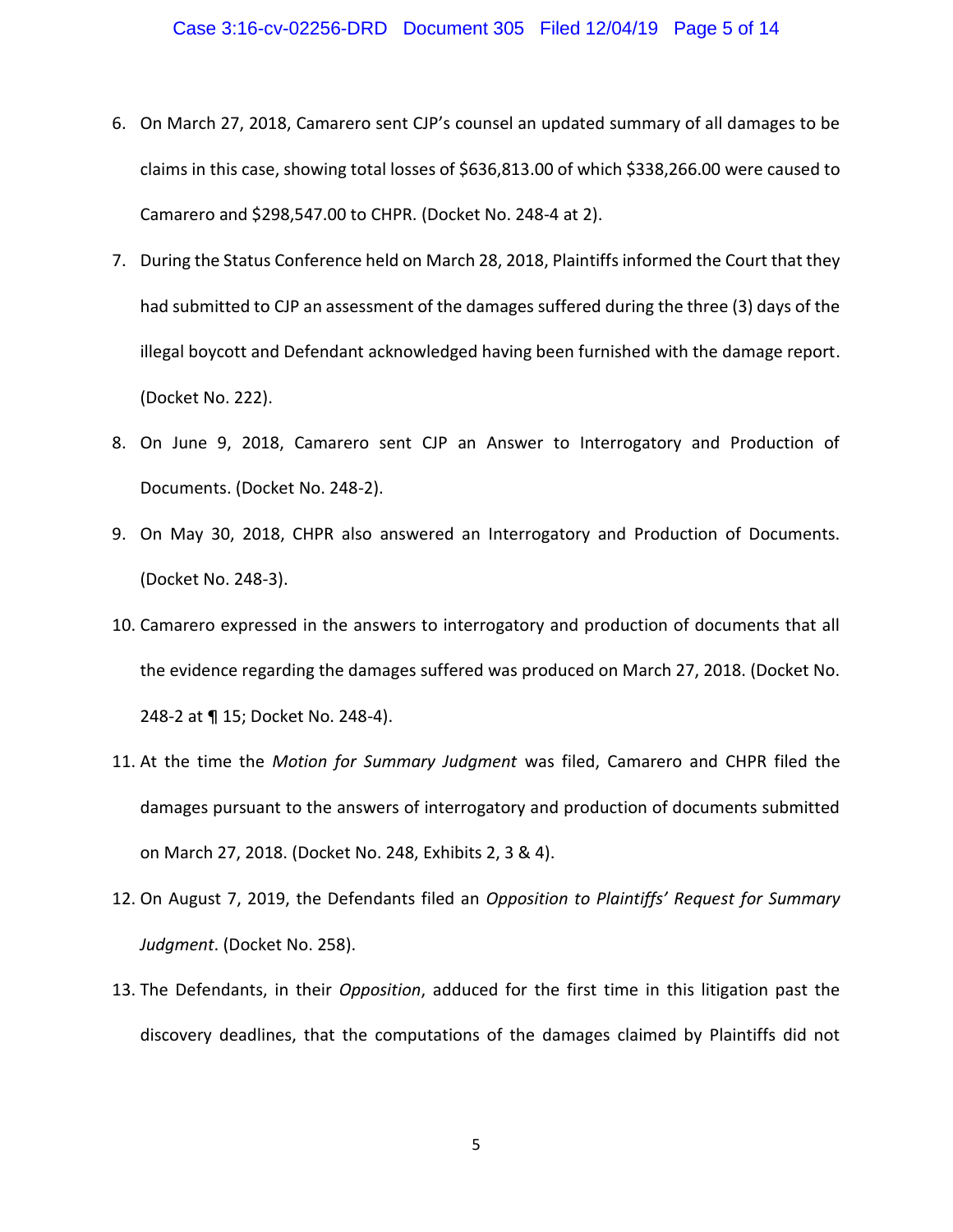### Case 3:16-cv-02256-DRD Document 305 Filed 12/04/19 Page 6 of 14

include the income received during the three (3) days wherein the races were held in substitution of the three (3) cancelled races. *Id.*

- 14. There are no motions in the Court's docketing system that discuss the matter of the substitution races prior thereto.
- 15. During the Status Conference held on September 19, 2019, Plaintiffs agreed to voluntarily recompute the losses crediting the Defendants with any recoveries received from those substitute races. (Docket No. 271).
- 16. The substitute dates for reassignment of races as granted by the Horse Racing Board in Case No. JH-15-47 were July 18, July 27 and August 1, 2016. *Id.* at ¶¶ 5-6.
- 17. After the recomputation of the losses, taking into consideration the recoveries that Plaintiffs received on account of the three (3) race days that the local Horseracing Board allowed, the losses have been adjusted pursuant to the Court's Order. (Docket Nos. 271; 272).
- 18. Camarero's loss from direct and continuing wagering was **\$49,983.00** and **\$146,160.00,**  respectively. (Docket No. 272, Exhibit A at ¶¶ 24-28).<sup>5</sup>
- 19. Camarero's loss for programs sales was **\$49.00**. *Id.* at ¶ 36.<sup>6</sup>

 $\overline{\phantom{a}}$ 

- 20. Camarero's loss for "servicios impresos" revenues was **\$443.00**. *Id.* at ¶ 37.<sup>7</sup>
- 21. Camarero's loss for food commissions was **\$7,430.00**. *Id.* at ¶ 54.<sup>8</sup>

<sup>&</sup>lt;sup>5</sup> Plaintiffs' initially claimed that the loss in commissions from direct and continuing wagering was \$144,607.00 and \$146,160.00 as to CHPR and Camarero. Upon filing the updated damages figures, the record reflects a deduction of \$94,624.00 as to direct and continuing wagering. *See* Docket No. 248-1 at ¶ 11.

 $6$  The updated figure of Camarero's loss for programs sales reflects a deduction of \$1,307.00 in comparison to the initial figure of \$1,356.00 *See Id.* at ¶ 12.

 $7$  The updated figure of Camarero's loss for "servicios impresos" reflects a deduction of \$1,601.00 in comparison to the initial figure of \$2,044.00 *See Id.* at ¶ 13.

<sup>&</sup>lt;sup>8</sup> The updated figure of Camarero's loss for food commission reflects a deduction of \$436.00 in comparison to the initial figure of \$7,866.00. *See Id.* at ¶ 15.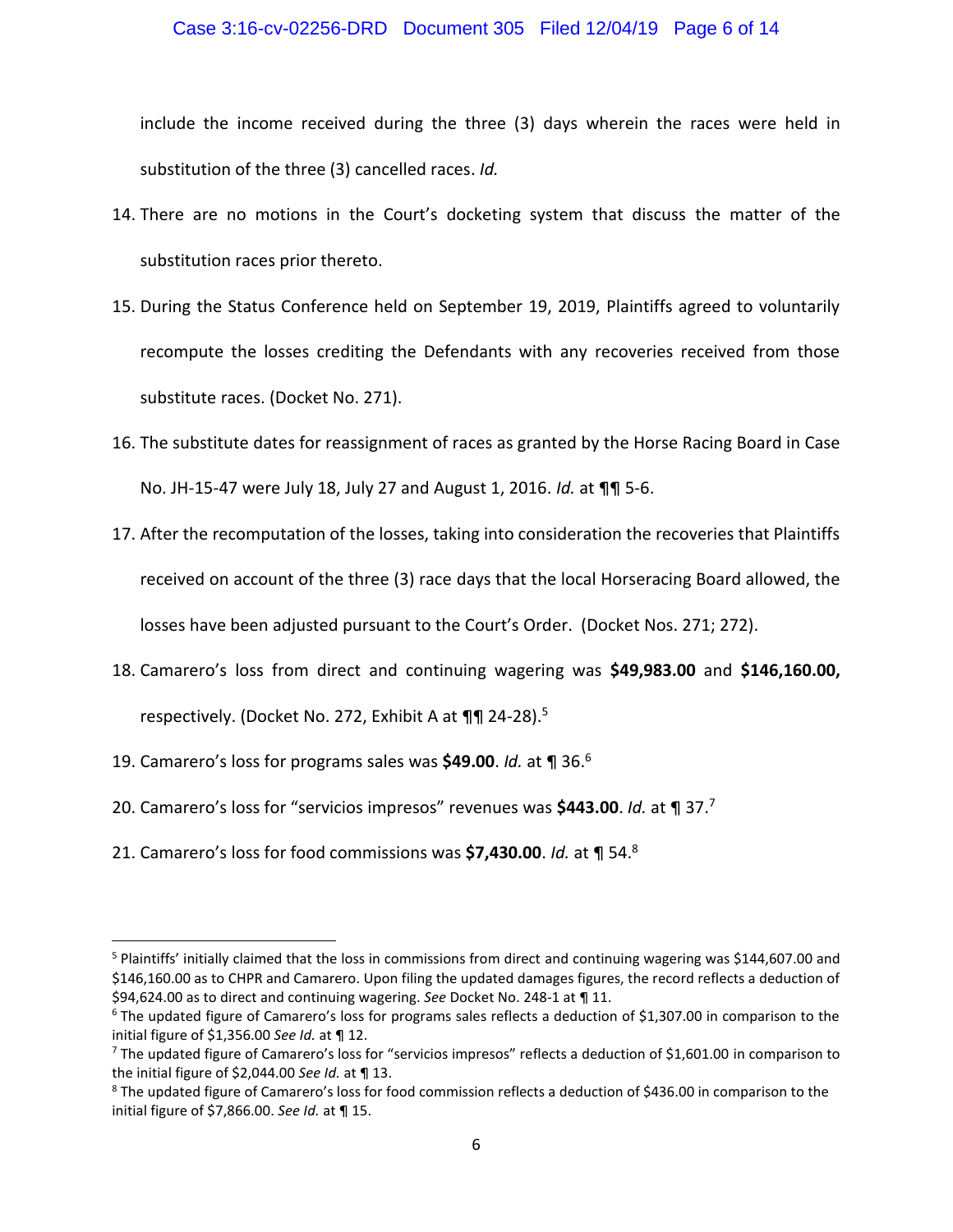- 22. Camarero did not have a loss of VLT revenues. *Id.* at ¶ 54.<sup>9</sup>
- 23. CHPR's loss in commissions from direct and continuing wagering was **\$49,983.00** and **\$146,160.00**, respectively. *Id.* at ¶¶ 24-28.<sup>10</sup>
- 24. CHPR's loss for "servicios impresos" revenues was **\$443.00**. *Id.* at ¶ 37.
- 25. CHPR did not incur in any loss for VLT revenues. *Id.* at ¶ 56.<sup>11</sup>
- 26. The total economic damages caused by the jockeys' boycott on June 30, July 1, and July 2, 2016 to Camarero were **\$200,822.00**. *Id.* at ¶ 21.<sup>12</sup>
- 27. The total of economic damages caused by the jockeys' boycott on June 30, July 1 and July 2,

2016 to CHPR were **\$196,073.00.** *Id.* at ¶ 56.<sup>13</sup>

### **III. LEGAL STANDARD**

## *Motion for Summary Judgment Standard (Fed. R. Civ. P. 56)*

A motion for summary judgment is governed by Rule 56 of the Federal Rules of Civil Procedure, which entitles a party to judgment if "the movant shows that there is no genuine dispute as to any material fact and the movant is entitled to judgment as a matter of law." Fed. R. Civ. P. 56(a). "A dispute is 'genuine' if the evidence about the fact is such that a reasonable jury could resolve the point in favor of the non-moving party." See Johnson v. Univ. of P.R., 714 F.3d 48, 52 (1st Cir. 2013); *Prescott v. Higgins*, 538 F.3d 32, 40 (1st Cir. 2008) (citing *Thompson v.* 

<sup>&</sup>lt;sup>9</sup> As opposed to the initial figure of \$36,214.00, the updated figure reflects Camarero suffered no losses related to VLT revenues. *See Id.* at ¶ 14.

<sup>10</sup> *See supra* note 5.

 $11$  As opposed to the initial figure of \$5,736.00, the updated figure reflects CHPR suffered no losses related to VLT revenues.

 $12$  The updated figure of the total of economic damages caused by the jockeys' boycott to Camarero reflects a deduction of \$137,404.00 in comparison to the initial figure of \$338,266.00. *See Id.* at ¶ 16.

 $13$  The updated figure of the total of economic damages caused by the jockeys' boycott to CHPR reflects a deduction of \$102,474.00 in comparison to the initial figure of \$298,547.00. *See Id.* at ¶ 17.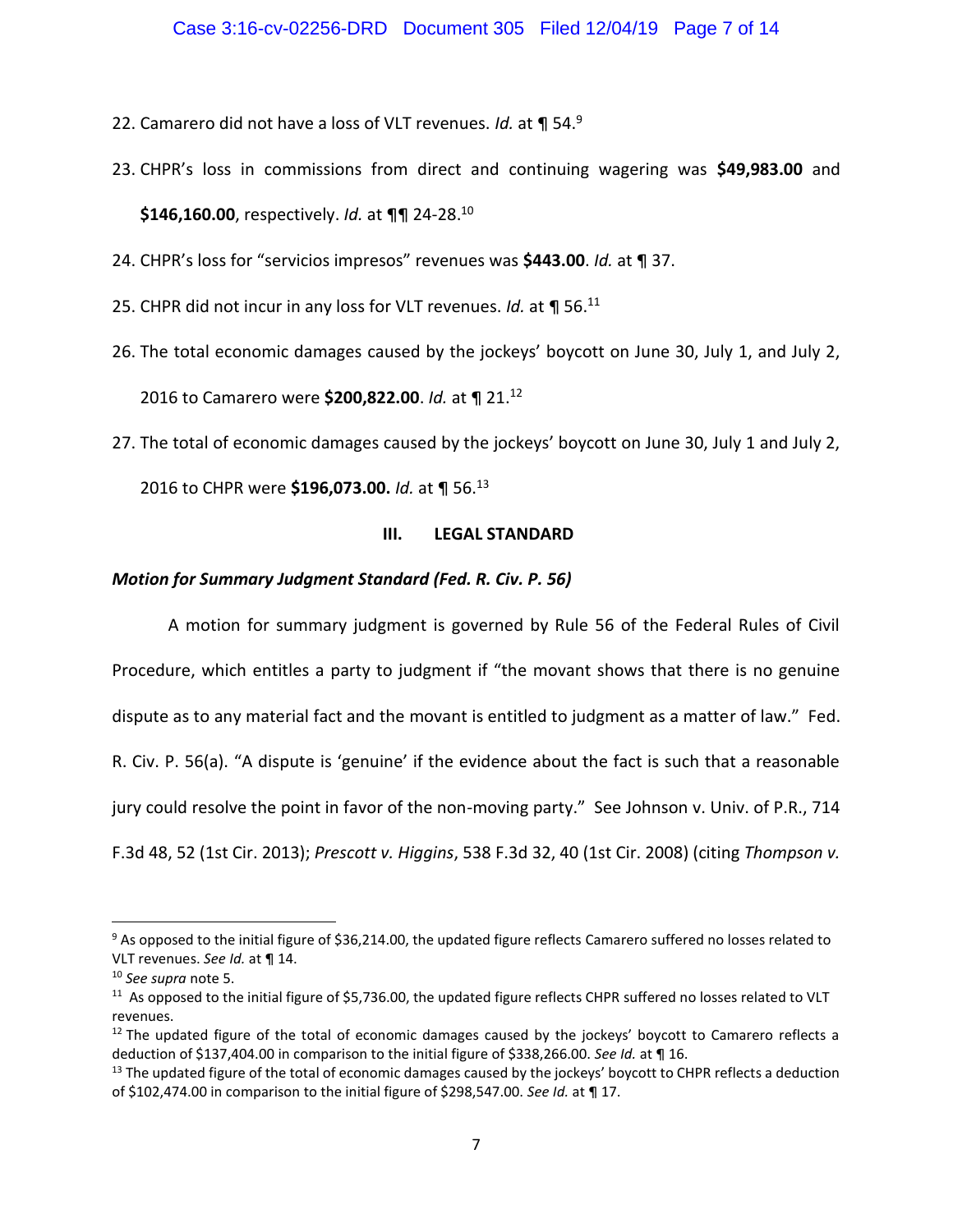#### Case 3:16-cv-02256-DRD Document 305 Filed 12/04/19 Page 8 of 14

*Coca–Cola Co.*, 522 F.3d 168, 175 (1st Cir. 2008)); *see also Anderson v. Liberty Lobby, Inc.*, 477 U.S. 242, 248-250 (1986); *Calero–Cerezo v. U.S. Dep't of Justice*, 355 F.3d 6, 19 (1st Cir. 2004). The analysis with respect to whether or not a "genuine" issue exists is directly related to the burden of proof that a non-movant would have in a trial. "[T]he determination of whether a given factual dispute requires submission to a jury must be guided by the substantive evidentiary standards that apply to the case." *Liberty Lobby, Inc.*, 477 U.S. at 255 (applying the summary judgment standard while taking into account a higher burden of proof for cases of defamation against a public figure). In order for a disputed fact to be considered "material" it must have the potential "to affect the outcome of the suit under governing law." *Sands v. Ridefilm Corp.*, 212 F.3d 657, 660–661 (1st Cir. 2000) (citing *Liberty Lobby, Inc.*, 477 U.S. at 247–248); *Prescott*, 538 F.3d at 40 (1st Cir. 2008) (citing *Maymí v. P.R. Ports Auth.*, 515 F.3d 20, 25 (1st Cir. 2008)).

The objective of the summary judgment is to "pierce the pleadings and to assess the proof in order to see whether there is a genuine need for trial." *DeNovellis v. Shalala*, 124 F.3d 298, 306 (1st Cir. 1997) (citing the advisory committee note to the 1963 Amendment to Fed. R. Civ. P. 56(e)). The moving party must demonstrate the absence of a genuine issue as to any outcomedeterminative fact on the record. *Shalala*, 124 F.3d at 306. Upon a showing by the moving party of an absence of a genuine issue of material fact, the burden shifts to the nonmoving party to demonstrate that a trier of fact could reasonably find in his favor. Id. (citing *Celotex Corp. v. Catrett*, 477 U.S. 317, 323 (1986)). The non-movant may not defeat a "properly focused motion for summary judgment by relying upon mere allegations," but rather through definite and competent evidence. *Maldonado–Denis v. Castillo Rodriguez*, 23 F.3d 576, 581 (1st Cir. 1994). The non-movant's burden thus encompasses a showing of "at least one fact issue which is both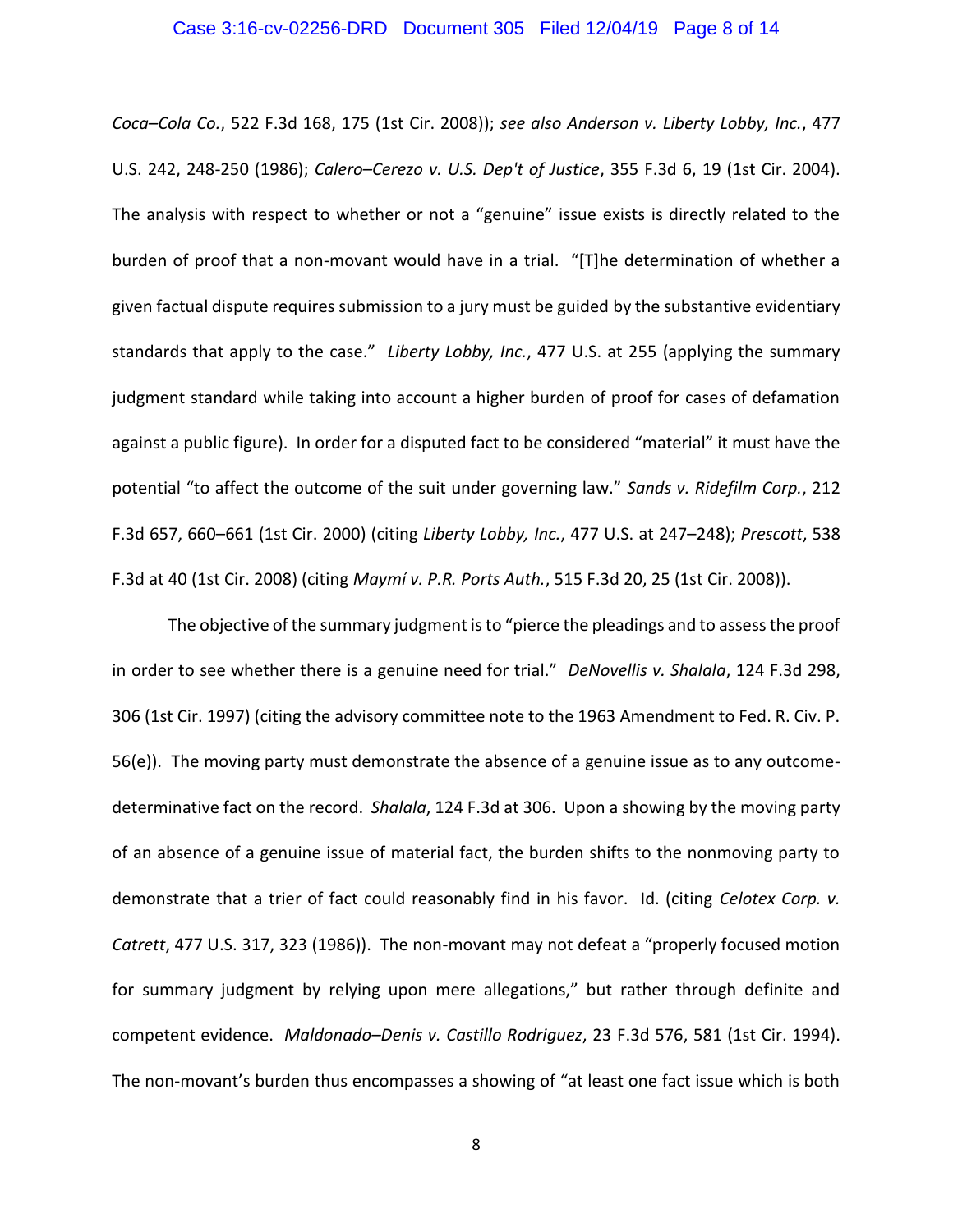### Case 3:16-cv-02256-DRD Document 305 Filed 12/04/19 Page 9 of 14

'genuine' and 'material.'" *Garside v. Osco Drug, Inc.*, 895 F.2d 46, 48 (1st Cir. 1990); *see also Suarez v. Pueblo Int'l.*, 229 F.3d 49, 53 (1st Cir. 2000) (stating that a non-movant may shut down a summary judgment motion only upon a showing that a trial-worthy issue exists). As a result, the mere existence of "some alleged factual dispute between the parties will not affect an otherwise properly supported motion for summary judgment." *Liberty Lobby, Inc.*, 477 U.S. at 247–248. Similarly, summary judgment is appropriate where the nonmoving party rests solely upon "conclusory allegations, improbable inferences and unsupported speculation." *Ayala– Gerena v. Bristol Myers–Squibb Co.*, 95 F.3d 86, 95 (1st Cir. 1996); *Medina-Muñoz v. R.J. Reynolds Tobacco Co.*, 896 F.2d 5, 8 (1st Cir. 1990).

When considering a motion for summary judgment, the Court must "draw all reasonable inferences in favor of the non-moving party while ignoring conclusory allegations, improbable inferences, and unsupported speculation." *Smith v. Jenkins*, 732 F.3d 51, 76 (1st Cir. 2013) (reiterating *Shafmaster v. United States*, 707 F.3d 130, 135 (1st Cir. 2013)). The Court must review the record as a whole and refrain from engaging in the assessment of credibility or the gauging the weight of the evidence presented. Reeves v. Sanderson Plumbing Products, Inc., 530 U.S. 133, 135 (2000); *Anderson v. Liberty Lobby, Inc.*, 477 U.S. 242, 255 (1986); *see also Pina v. Children's Place*, 740 F.3d 785, 802 (1st Cir. 2014). "Credibility determinations, the weighing of the evidence, and the drawing of legitimate inferences from the facts are jury functions, not those of a judge." *Reeves*, 530 U.S. at 150 (quoting *Anderson*, 477 U.S. at 250–51).

Summarizing, "[t]he court shall grant summary judgment if the movant shows that there is no genuine dispute as to any material fact and the movant is entitled to judgment as a matter of law." (Emphasis provided). *See* Fed. R. Civ. P. 56(a).

9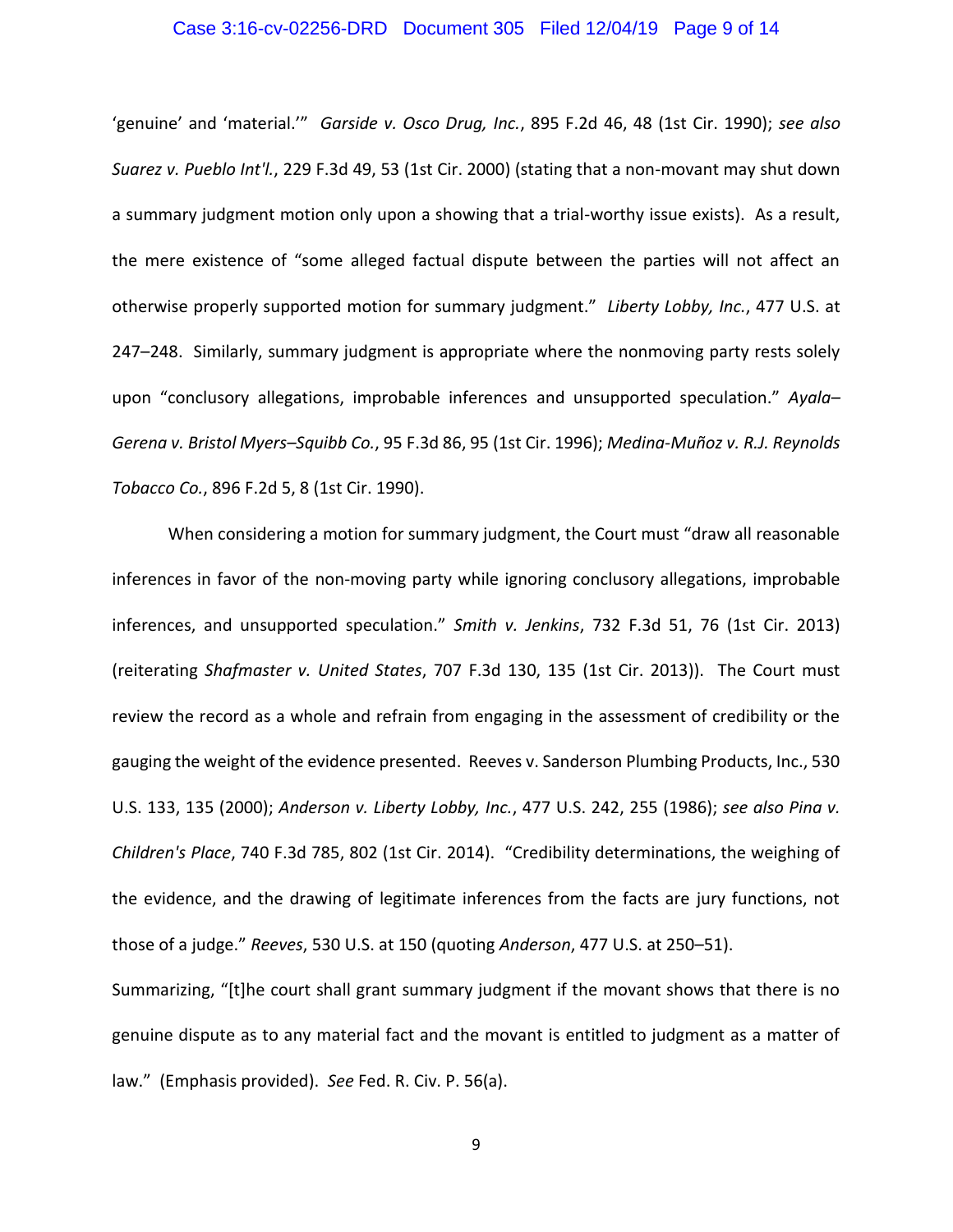Hence, in order to prevail, Plaintiffs must demonstrate that, even admitting well-pleaded allegations in light most favorable to Defendants, the applicable law compels a judgment in its favor.

### **IV. ANALYSIS**

The Court has already determined that the jockeys, in effect, incurred in boycotting and cancelling horse races that were scheduled for June 30, July 1 and July 2, 2016 in violation of the Sherman Antitrust Act, 15 U.S.C. §§ 1-7, the Clayton Act, and other federal statutes, considering that the jockeys are not employees but independent contractors of CHPR. *See* Docket No. 214. In fact, the instant controversy stems of the decision of 37 jockeys of not participating in three (3) scheduled races after June 24, 2016. *Id.*

Plaintiffs filed a suit against CJP for the illegal antitrust violation of a concerted refusal to deal by the two defendants associations and the individual jockeys to said entities. The Court issued a TRO based on the fact that jockeys have been traditionally considered to be independent contractors, who were engaged in a "concerted refusal to deal" in violation of the Sherman and Clayton Acts. Accordingly, they are not covered by the "labor dispute exception" as expressed in other instances such as the First Circuit decision in *San Juan Racing Association, Inc. v. Asociación de Jinetes de Puerto Rico, Inc., et al.,* 590 F.2d 31, 32 (1st Cir. 1979). After evidentiary hearings were held and memorandums of law submitted by all parties, the Court ultimately entered a Preliminary and Permanent Injunction against the jockeys and the case was moved to the damages stage, thereafter. Thus, Camarero and CHPR suffered damages. At issue is determining the extent of the damages suffered by Plaintiffs.

10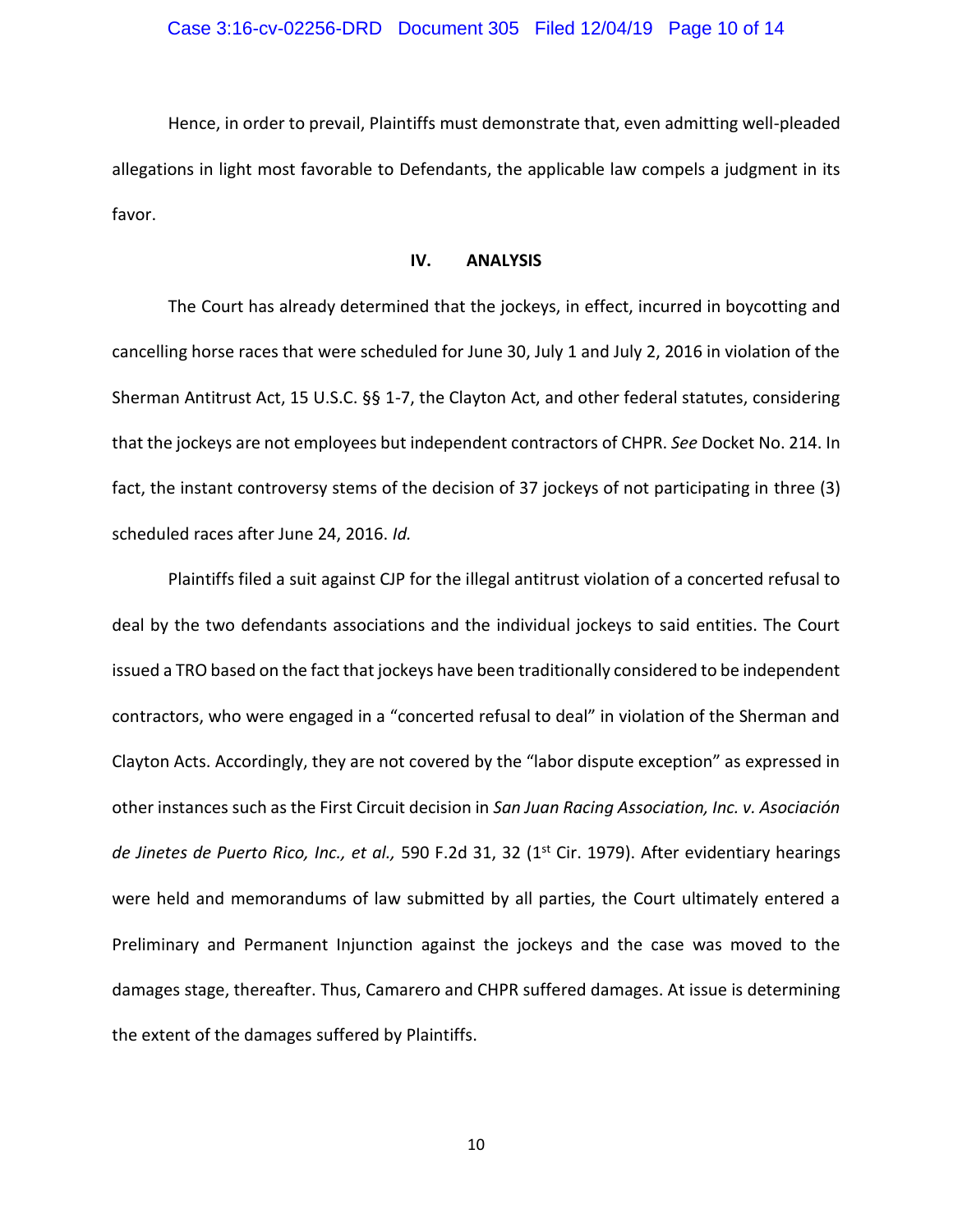#### Case 3:16-cv-02256-DRD Document 305 Filed 12/04/19 Page 11 of 14

On September 23, 2019, Camarero filed a *Supplemental Motion for Summary Judgment* wherein an updated assessment of damages was produced to the Defendants along with a *Sworn Statement Under Penalty of Perjury* subscribed by Mr. Stanley Pinkerton, Chief Financial Officer of Camarero Racetrack, Corp. *See* Docket No. 272, Exhibit A. Mr. Pinkerton's statement reflects total losses of \$396,895.00 of which \$200,822.00 were caused to Camarero and \$196,073.00 to CHPR. *See Id.*

From the *Sworn Statement Under Penalty of Perjury* included in support of the *Supplemental Motion for Summary Judgment*, arises the fact that the Defendants breached their obligations with Plaintiffs by boycotting and cancelling horse races for the dates of June 30, July 1 and July 2, 2016, causing damages to Plaintiffs that are due and payable. It is undisputed that the amounts due and payable to date are \$200,822.00 as to Camarero and \$196,073.00 as to CHPR. These amounts of losses include a mitigation of damages, by way of substitution races held on July 18, July 27 and August 1, 2016, that resulted in a deduction as to the earnings received by Plaintiffs in the substitution races. Furthermore, there is no genuine issue of material fact as to the Defendants' liability, as the Court has already granted Permanent Injunction in favor of Plaintiffs. *See* Docket No. 214. There is also no genuine issue of material fact as to Plaintiffs' right to seek judicial redress of payment on the outstanding debt for damages. Accordingly, Plaintiffs are entitled to judgment as a matter of law providing for the compensation for due and payable damages as described above.

On a final note, the Court finds that the Defendants failed to properly oppose to Plaintiffs' *Motion for Summary Judgment* pursuant to the Fed.R.Civ.P. 56 requirements. Particularly, the Defendants resorted in denying Plaintiffs' *Amended Declaration of Uncontested Facts in Support* 

11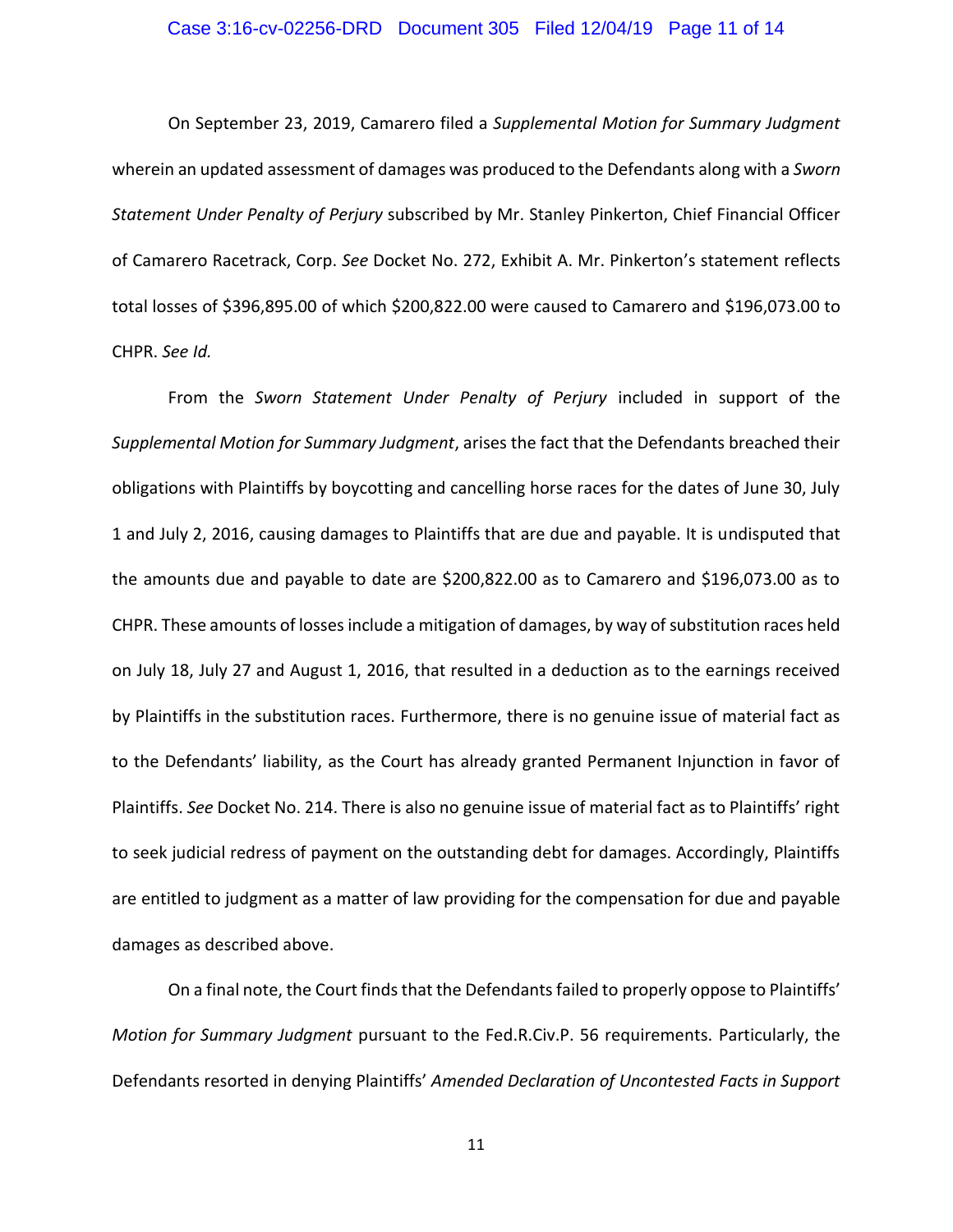### Case 3:16-cv-02256-DRD Document 305 Filed 12/04/19 Page 12 of 14

*of Summary Judgment* by providing an *Unsworn Declaration Under Penalty of Perjury* of CJP's alleged Accountant-Attorney Olga Benítez in support thereof. *See* Docket No. 277-5. Yet, Ms. Benítez' *Declaration Under Penalty of Perjury* is untimely. At this time, it is unclear whether Ms. Benítez' intervention in the instant case is as a potential witness or expert witness. If she were retained as an expert witness, as implied in her Declaration, the Defendants failed to disclose prior hereto, the fact that she was retained to declare on their behalf if the instant matter proceeds to trial. Said omission is in clear contravention to Fed.R.Civ.P. 26(A).<sup>14</sup>

The Defendants, thus, attempted to cure the deficiencies identified by the Court of their former *Opposition* (Docket No. 258) and *Surreply* (Docket No. 269), by presenting a potential expert witness without disclosing her identity prior thereto. The Court notes that by allowing the Defendants to submit an *Amended Surreply* upon Plaintiffs' filing of the updated damages demand, the Court was only allowing the Defendants an opportunity to properly submit their arguments pursuant to the applicable rules. It was not permission to attempt to reopen the discovery of the instant case which is long gone.

Most crucial and determinative, Defendants failed to comply with Rule 56's requirements when filing a declaration in support to the opposition to motion for summary judgment. Rule 56 clearly provides that, "[a]n affidavit or declaration used to support or oppose a motion must be made on personal knowledge, set out facts that would be admissible in evidence, and show that the affiant or declarant is competent to testify on the matters stated." Fed.R.Civ.P. 56(c)(4) (Emphasis ours). Defendants failed to establish Ms. Benítez' personal knowledge as to the facts

 $\overline{\phantom{a}}$ 

<sup>&</sup>lt;sup>14</sup> Rule 26(a)(2)(A) provides in its pertinent part that "a party must disclose to the other parties the identity of any witness it may use at trial to present evidence under Federal Rule of Evidence 702, 703 or 705."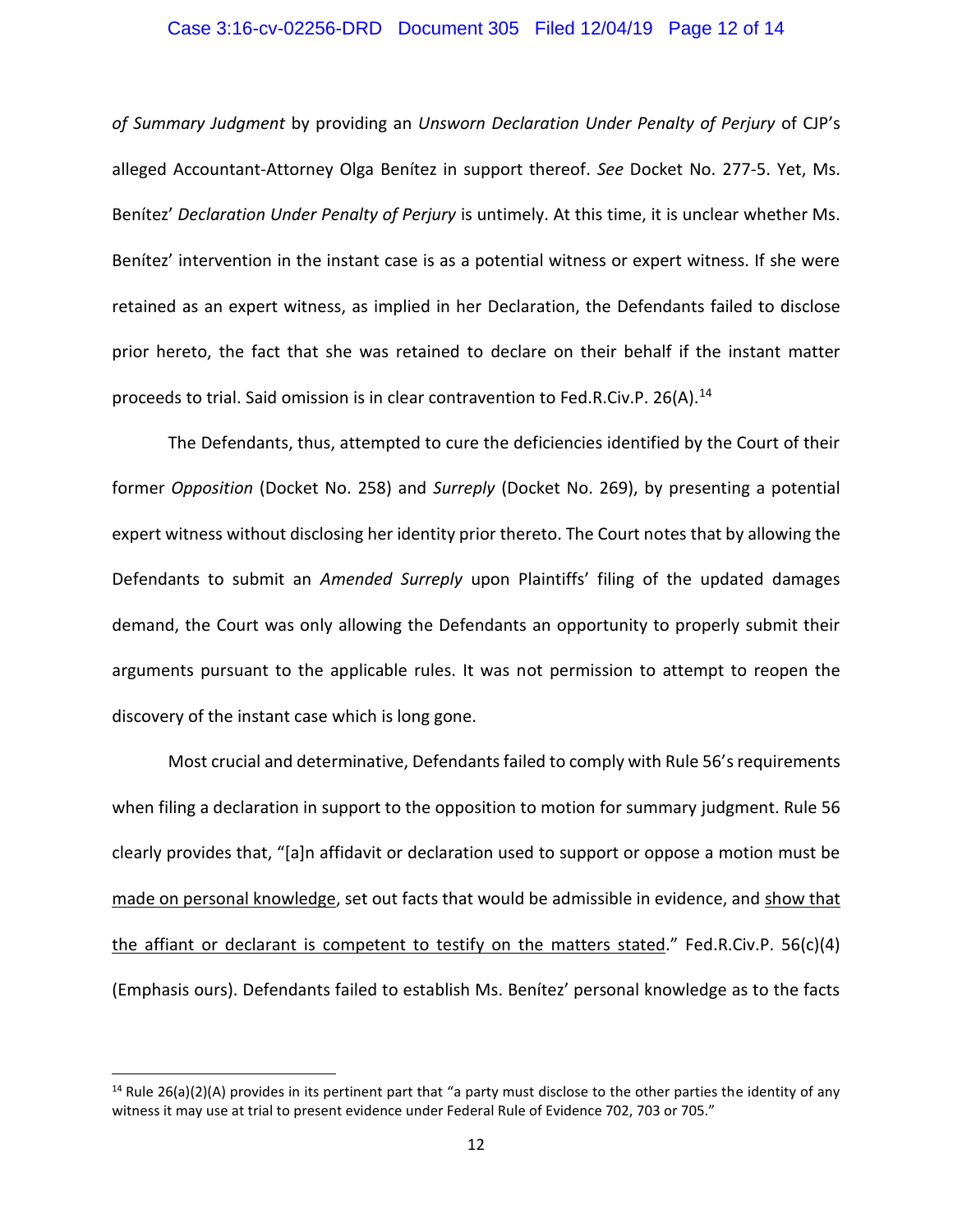#### Case 3:16-cv-02256-DRD Document 305 Filed 12/04/19 Page 13 of 14

surrounding the instant case, as well as her credentials to do so, but ultimately, the Court finds her observations and conclusions turned out to be baseless, incomprehensible and with no documents in support thereof. As previously discussed, the non-movant may not defeat a "properly focused motion for summary judgment by relying upon mere allegations," but rather through definite and competent evidence. *Maldonado-Denis*, 23 F.3d at 581. More importantly, Rule 56 of the Federal Rules of Civil Procedure clearly provides that

"[i]f a party fails to properly support an assertion of fact or fails to properly address another party's assertion of fact as required by Rule 56(c), the court may grant summary judgment if the motion and supporting materials — including the facts considered undisputed — show that the movant is entitled to it."

Fed.R.Civ.P. 56(e). Likewise, the Local Rules provide that when opposing to a statement of material facts, "[u]nless a fact is admitted, the opposing statement shall support each denial or qualification by a record citation as required by this rule." P.R.D. Local Rule 56(c). For the aforementioned reasons, the Court hereby discards Ms. Olga Benítez' *Declaration Under Penalty of Perjury*.

In the instant case, the statement of Ms. Benítez did not show in a comprehensive manner the mistake in Plaintiffs' damages as a result of the three (3) days in which no races were held. Yet, Plaintiffs provided an update as to the damages figure to deduct the earnings obtained as a result of the substitution races that were held as part of a mitigatory effort to recover the earnings lost in June 30, July 1, and July 2, 2016.

Finally, the Court finds that the major drawback on the Defendants failure to properly answer Plaintiffs' *Amended Declaration of Uncontested Material Facts in Support of Summary Judgment ("SUMF")* (Docket No. 272-1) is that a "statement of material facts . . . shall be deemed